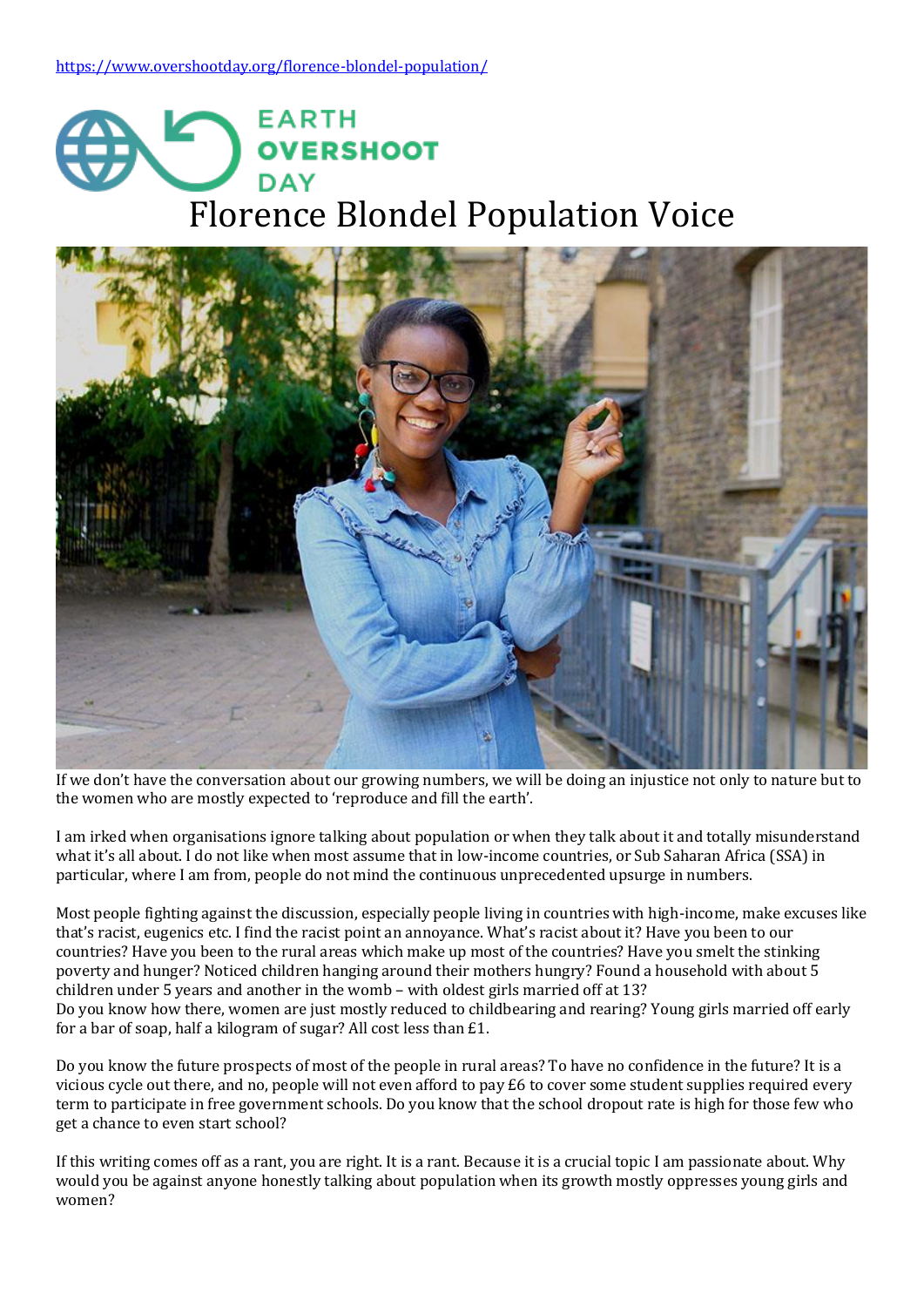We should have this conversation. It has been gagged, which is insane – and as a woman (from rural Uganda), I find this gagging offensive. As someone who studied population issues from all angles including Sexual and Reproductive Health and the environment , and looked at projections, I cannot ignore the fact that my continent, especially my region, Sub Saharan Africa, is projected by the UN to have the largest increase in population, doubling by 2050 from 1.6 billion currently to 2.1 billion in 2050 and almost 4 billion in 2100. This is only the medium variant projection. Now imagine a scenario when it's the higher variant. That variant is possible, especially if no serious efforts are made to empower women, through education, employment opportunities and quality family planning services.

All this growth – to me – means women getting used for their uteruses. It's what most of us are reduced to in patriarchal societies – where culture glorifies importance in society by the number of children a MAN, who doesn't carry the child in their womb, has. It's the man whose back is patted for having many children. Now when you come to polygamous households, you'll find women competing to bear the most children.

As a journalist who covered most parts of the country reporting on reproductive health issues, I met many women who were tired of the status quo. When you tell people not to talk about population, you're binding us further in these senseless man-made societal standards. If you live in a high-income country, shame on you because you should know where you were in the  $18<sup>th</sup>$  century before the demographic transition. That's where some African countries are stuck, predominantly rural, having up to 7 children or more, lower expectation of life, no formal education, you name it!

Why can't we get the benefits of the enlightenment like you did? Childbearing was among the factors that held many women back until they got access to those benefits. We also want to have a moment of progress and not always be among countries with high fertility rates which are genuine holdbacks. Most high-income countries are at replacement level (2.1 children per woman) and below. In those countries, women choose what to do, while in my region, it's chosen for most of us – right from childhood.

Most lower-income countries have young age structures. Is my country prepared to meet the needs of the substantially growing numbers of children and young people (almost 50% under 15)? A lot of investment is needed to ensure that young people can become productive in society. Unfortunately, there's still a great need to invest in QUALITY education, infrastructure, health, including family planning services and employment. We want to harness the demographic dividend (DD), something I have reported about throughout my journalism career, but how can we when our economic means are so fragile? Young people do not even have anything to save, yet savings and investments do matter for the coveted development.

Our leaders are excited by the youth bulge and seeing the dividend coming to fruition. But it's not. When I first reported about this excitement in 2011, you'd think that almost a decade later, there would be a great deal of change – but alas, same old! We are obsessed with economic growth but that's not even happening. Let's not forget that the demographic dividend occurs when birth rates fall. But guess what, fertility rates are still high. What will we have to face as so many young people in their reproductive years will have nothing to do? There are so many to support. When governments do not take a lead, the parents/guardians do as they are facing brutal necessities. Young girls who start menarche are married off – more like sold off – as early as 12 years old. One time while documenting stories on child marriage, a mother told me, "well my daughter just got married off at 14, for me I was married off at 13 years."

Please start talking about population growth and its effects on the environment and on young girls and women. Much more could be done to ensure that all women have access to modern contraceptives and have the decisional autonomy over how many children they have. Guttmacher Institute estimates that about 218 million women in low-income countries do not want to become pregnant. They have no access to safe and effective modern contraceptives and are held back by 'defenders' like you, plus societal expectations hammered into us right from when we start crawling.

Population needs to be addressed globally. It's no rocket science that the more of us there are, the more we consume. High-income populations consume more than those who do not have the means. So it makes sense that they should choose to have smaller families. In low-income regions, especially in Sub Saharan Africa, the more of us there are, the fewer the natural resources. We are decimating forests by the day and literally having endless wars with wildlife – wars we always win. With a population growing at 3% annually in Uganda, what chance does nature stand? Worse is the fact that young girls and women are held back – as fertility is sadly largely socially determined. This is not okay. Let's promote and support quality formal education because there's a lot of evidence to suggest that the longer girls stay in school and go up to secondary or higher, the better the chances of them not being constrained to mere child bearers and rearers, using modern contraceptives, autonomy, employment opportunities and a somewhat good foreseeable future which will get governments the economic development they so crave. Change is [possible.](https://populationmatters.org/news/2019/11/04/cracking-knuckles-and-counting-kids)

– Florence Blondel